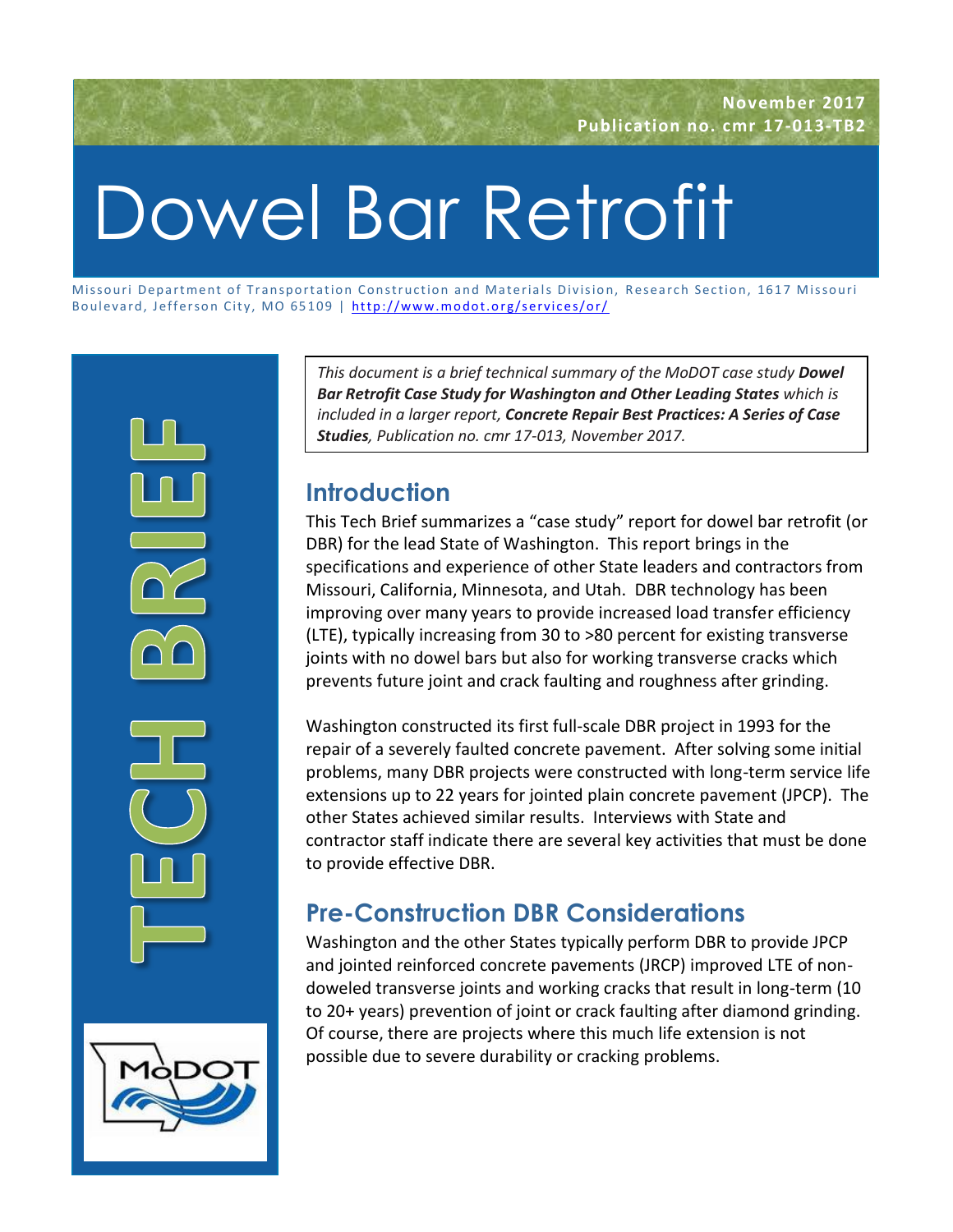**Appropriate Existing Condition for DBR.** In

Washington, ideal candidate projects for DBR are those that are 25 to 35 years old and have mean fault measurements between 0.125 and 0.25 inches. Projects with mean faulting greater than 0.5 inch are diamond ground only, without DBR. JPCP with excessive amounts of joint faulting would also typically have large amounts of loss of support and rocking panels, which DBR may not overcome.

Some slots in Washington have failed when longitudinal cracks in the existing pavement form at a DBR slot. When a DBR slot is intersected by a longitudinal crack, Washington does not chip out the slot and place a DBR, but will rather just clean and reseal the sawcut with an epoxy material. Sound concrete must exist at transverse joints and cracks throughout the depth of the slab. Coring and visual inspection is required to ensure there exists sound portland cement concrete (PCC) in the lower portion of the slab. If there is significant lower slab deterioration (lower portion of core falls apart), Minnesota strongly recommends that DBR may not be effective and full depth repair is more effective for that joint.

**Are Dowel Bars Required to Control** 

**Joint/Crack Faulting?** This is the main question that must be answered to justify spending additional funds for a concrete pavement restoration (CPR) project. A quick answer can be obtained by examining the existing pavement faulting that has accrued since construction or a previous diamond grinding operation. The typical magnitude of what is considered "significant" faulting for a JPCP with short joint spacing is 0.125 inch, which affects the International Roughness Index (IRI) and user ratings significantly. If an existing JPCP has faulting of this magnitude or more, it is highly likely that after diamond grinding the existing

pavement will begin to fault again at a more rapid rate.

The AASHTOWare Pavement ME Design software can be used to determine the increased life for specifying CPR/DBR for a project. The "Restoration" pavement type must be chosen, and the required data must be entered to run the program to estimate mean joint faulting over the next 10 to 20 years. Figure 1 shows the projected joint faulting for a JPCP over a future 20 years, both with and without DBR of varying diameters.



**Figure 1. AASHTOWare Pavement ME Design example output for a JPCP CPR grinding project, both with and without DBR.**

**Design and Layout of DBR.** Washington has devoted substantial effort to the development of a detailed joint DBR layout plan and details, as shown in the Washington State Standard Plan for DBR, A-60.20-03 (see the DBR case study report for full citation). "Dowel Bar Retrofit: Do's and Don'ts," by Pierce, Weston, and Uhlmeyer (2009), is highly recommended for many more details and step-by-step DBR.

Washington requires three dowels per wheel path spaced at 12 inches. One key dimension of note is the 18-inch spacing from the outer edge of the slab (paint stripe) to the first dowel bar to prevent corner cracking. Another notable dimension is the large 1.5-inch dowel diameter, which is extremely effective in reducing concrete/steel bearing stress and joint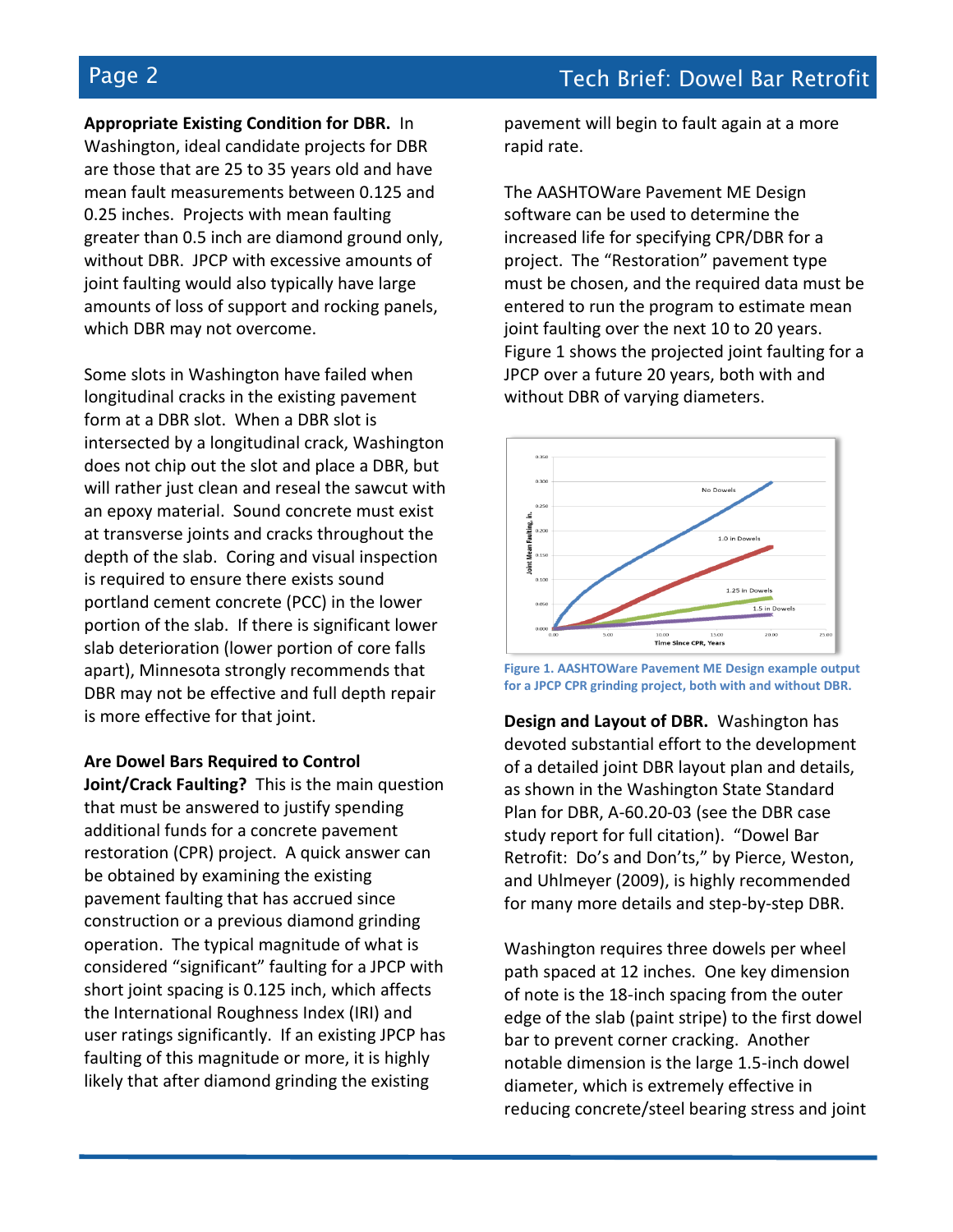# Tech Brief: Dowel Bar Retrofit Page 3 and 2008 1990 1991 1992 3

or crack faulting. Dowels are epoxy-coated, and expansion caps are tight-fitting, nonmetallic material. Chairs are epoxy-coated or non-metallic material.

Washington, Utah, and California (>9-inch slab) use the 1.5-inch dowel diameter in their DBR. Missouri (<10-inch slab) uses 1.25 inches, and Minnesota and California (<9-inch slab) use 1.25-inch dowels. The different sizes appear to work for the States involved with the projects they have constructed. For only three dowels per wheel path, the use of a 1.5-inch dowel may very well be worth the extra cost given the variations in placement of DBR. Projects in California and Minnesota have shown an increase in transverse joint LTE from 30 or less to over 80 percent after DBE, which indicates why very little faulting has developed.

# **Dowel Bar Retrofit Specifications**

Washington and the other States appear to have effective specifications and special provisions for DBR. Contractors who have worked in these States affirm they are reasonable and effective. Table 1 summarizes the specifications, special provisions, and other documents from the States.

| State      | <b>Specification/Documents</b>               |
|------------|----------------------------------------------|
| Washington | WSDOT 5-01 Cement Concrete Pavement          |
|            | Rehab.                                       |
|            | Standard Plan A-60.10-03                     |
|            | "Dowel Bar Retrofit: Do's and Don'ts"        |
| Minnesota  | MnDOT 2302 SP.                               |
|            | Concrete Pavement Rehab Best Practices       |
|            | Manual, MN Local Road Research Board         |
|            |                                              |
| California | Section 40-1, SSP 41-.02, RSP P10            |
|            | Dowel Bar Retrofit, Revised Standard Plan P7 |
|            | <b>SSP 41-8. DBR</b>                         |
|            | SSP 41-8.03L                                 |
|            | SSP 41-8.01D(6)                              |
| Missouri   | <b>MoDOT</b> Standard Specification 613.40   |
|            | MoDOT Standard Drawing 613 (Sheet #4)        |

### **Table 1. Summary of State specifications for DBR.**

**Removal of PCC in DBR Area and Cleaning the Area.** All of the States in this study used diamond saw blades to cut the dowel slots. Slots are not cut near cracks, as this leads to more cracks and spalling. Light jackhammers (< 30 lb) are used to remove material to minimize breaking through the slot. Slot surfaces are cleaned by sandblasting to remove slurry caused by saw cutting, which is critical for bonding. Contractors emphasize that sandblasting is essential to get the slurry out of the slot. Caulking filler is neatly placed in the joint across the slot bottom and sides and not any wider, since that reduces the effective bonding area.

**Lightly Coated Dowel.** All of the States believe that it is essential that the dowel be lightly coated with lubricant or parting compound prior to the dowel assembly being placed into the slot. If not lubricated, ensuing attempts by the joint or crack to open and close will result in cracking through the slot material and farther into the slab.

**Dowel Bar Assembly.** The lubricated dowel bar assembly is placed into the slot, as shown in Figure 2. The dowel is lightly coated with a parting compound, foam core board is placed on the dowel to establish the existing concrete joint, and end caps/chairs are placed on the ends of the dowels that will provide a minimum of ½-inch clearance from the bottom of the slot. The assembly is placed in the center of the slot. Other States use a similar approach.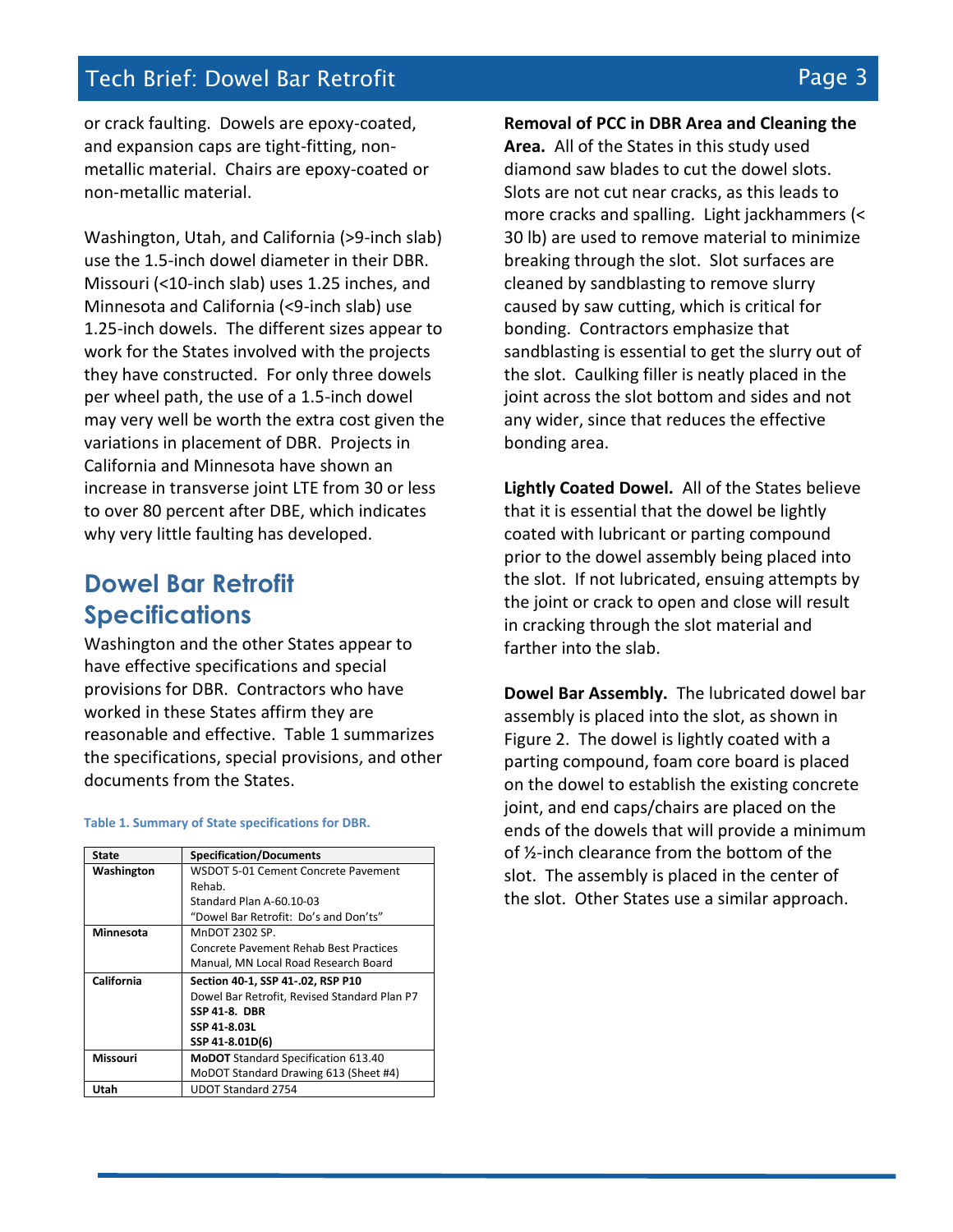# Page 4 Tech Brief: Dowel Bar Retrofit



**Figure 2. Inserting dowel bar assembly into slot (Photo courtesy of Jeff Uhlmeyer, Washington State DOT).**

### **Joint Separation Material and Sawing of Joint.**

The foam insert in Washington is a ⅜-inch-thick material that is placed at the dowel center to maintain the transverse joint. The foam insert used to keep incompressibles out of transverse joints is called "foam core board." The foam insert must be capable of remaining in a vertical position and tight to all edges during the placement of the concrete patching material. Caulking filler used for sealing the transverse joint at the bottom and sides of the slot is a silicone caulk. The foam insert must fit tightly around the dowel and to the bottom and edges of the slot and extend to the top of the existing pavement surface. The insert must go all the way to the bottom of the slot to prevent material from flowing from one side to another. The slot is overfilled a little to provide for diamond grinding of the pavement surface. A Utah contractor stated that maintaining the proper location, especially standing it up vertically, is perhaps the most important installation item.

**DBR Slot Material.** Washington uses prepackaged mortar extended with aggregate (example product: CTS non-shrink rapid set grout). See WSDOT Standard Specification Section 9-20 for strength, scaling resistance, and freeze-thaw requirements. This material has provided good performance in Washington. The slot material is placed, consolidated, and cured until ready to open to traffic. Saw cut slots are prepared such that dowel bars can be placed at the mid depth of the concrete slab, centered over the transverse joint, and parallel to the roadway centerline and surface.

California uses polyester concrete consisting of polyester resin binder and dry aggregate. The existing slot surface is treated with high molecular weight methacrylate bond agent. Minnesota uses packaged, dry, non-shrink, rapid hardening concrete conforming to ASTM C 928 (R3) plus other tests. Missouri uses rapid set concrete patching material. Utah uses prepacked, dry, non-shrink, rapid hardening concrete.

## **Inspection/Acceptance**

Washington has a detailed inspection plan in their construction manual that includes meeting with the contractor, visual confirmation of slots, sandblasting faces clean, aligning dowels properly, ensuring foam core inserts are vertical to form the joint, consolidating fill material, and working equipment to accomplish these tasks. (see DBR Case Study for Washington and Other States, 2017). Contractors in Washington believe that inspection of the slot is extremely important. Sandblasting is believed to be the only way to get it clean (water blasting does not appear to work as well) and aids bonding. Another critical aspect is the foam core board inspection. If the board "rolls over" it is easy to get buried in the fill material and ultimately will result in spalling, so it is vital to keep the foam core board straight up to form the joint.

California uses core tests to determine alignment, placement, and polyester concrete consolidation. California requires a test section at least 1 traffic lane wide and 300 feet long.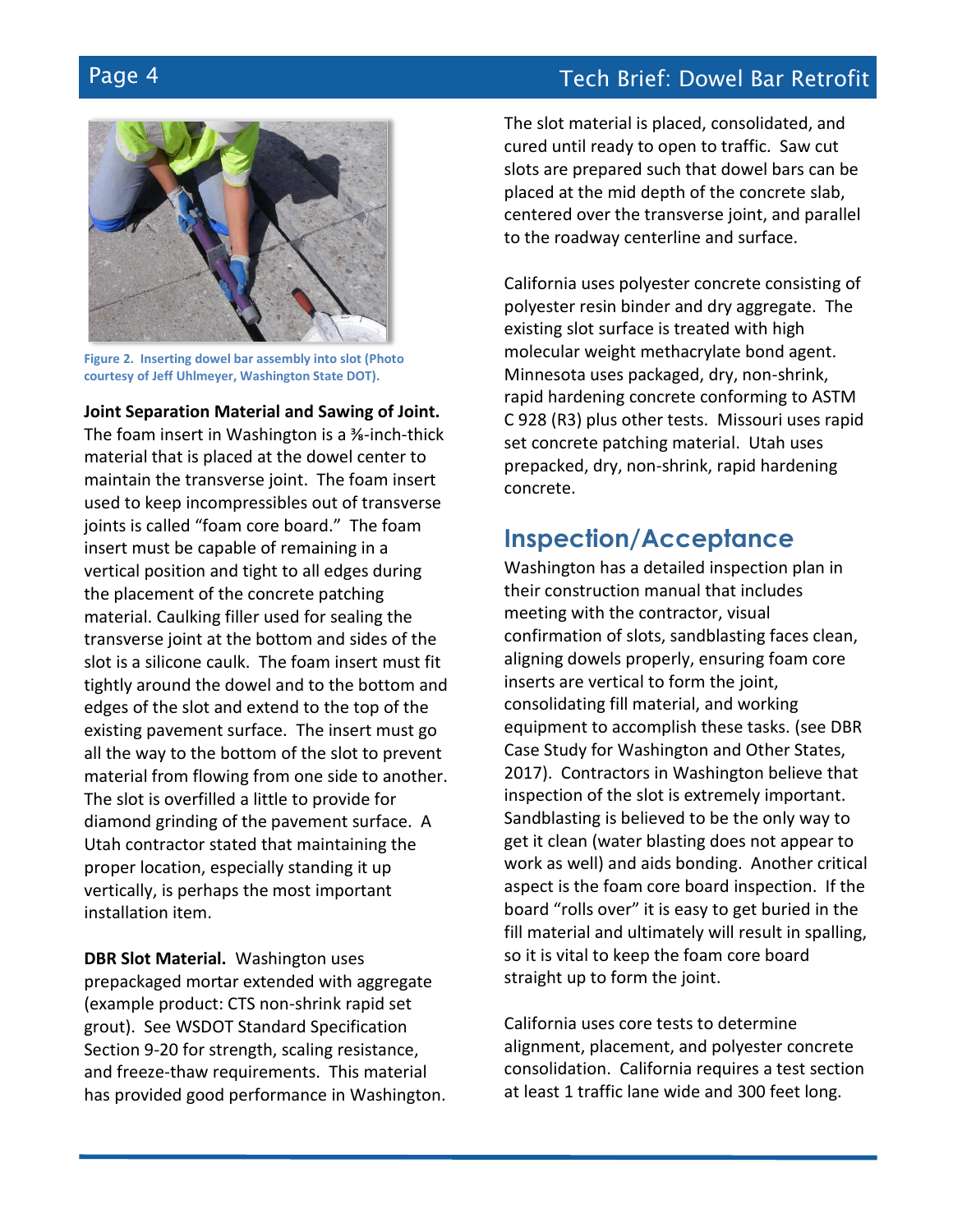# Tech Brief: Dowel Bar Retrofit Page 5 and the Page 5

The contractor must drill cores for the Department's evaluation of dowel bar placement and polyester concrete consolidation. Dowel bar retrofit is accepted based on the core tests.

Minnesota requires that, prior to major DBR operations, a DBR construction demonstration is performed that includes installation of 24 dowels. The engineer marks three locations for 6-inch coring at center of dowel. The engineer will examine the core to see if dowel anchoring is acceptable. If dowels are located improperly or air voids exist around the dowel, replacement is required. A 30-day warranty on all repairs is specified that starts after diamond grinding is completed in a lane.

Utah requires a similar 24-DBR test section. Cores are taken for verification of alignment, placement, and consolidation. Slot material approval is required.

Missouri inspection includes visual examination of the slots, sandblasting the faces, placement of the dowel assembly, foam core inserts, and equipment. Tests are specified for the slot material. Unacceptable DBR repairs must be mitigated by a method proposed by the contractor and acceptable to the engineer. Missouri contractors agree that a preliminary test section (of a few DBR installations) is a good idea to ensure the contractor knows how to properly do DBR work.

# **Performance of Dowel Bar Retrofit**

**Washington.** Overall, DBR performance has been good with very few performance issues. If constructed as part of CPR and done earlier in the JPCP life, the future pavement life can be extended 20 to 30 years. An example includes a Washington DBR section constructed in 1995

that has still not developed any significant faulting. DBR as part of CPR is critical to successful future non-doweled pavement life.

**California.** DBR projects have performed well in California, with typical service life between 10 and 15 years. DBR joints have been tested using the Falling Weight Deflectometer for LTE, which is the ultimate DBR performance criterion (typical DBR joints have an LTE > 80 percent). Some projects may require undersealing first to provide sufficient support so that DBR can do its job to increase LTE.

**Minnesota.** DBR is applied on both nondoweled JPCP and at transverse working cracks of JRCP. The biggest problem is deterioration of the proprietary slot material, perhaps due to too much water in the mix. DBR should last 25 years if the surrounding PCC is sound and the repair material remains durable. A Minnesota contractor estimates 20+ years if the DBR is properly constructed and applied.

**Missouri.** DBR has been applied mostly at working transverse cracks of JRCP. The types of deterioration include minor spalling, joint faulting, and cracking. Performance has been very good to date, with the oldest projects 10 years old under heavy I-70 truck traffic and showing good performance (no failures). A Missouri contractor says that all projects are lasting >10 years. He has observed >20 years on a few projects in other States.

**Utah.** Types of DBR deterioration include minor spalling, joint faulting, and cracking. Performance has been excellent to date for 11 DBR projects that were constructed over the past 15 years. The oldest project is 15 years old and is expected to last at least through 20 years.